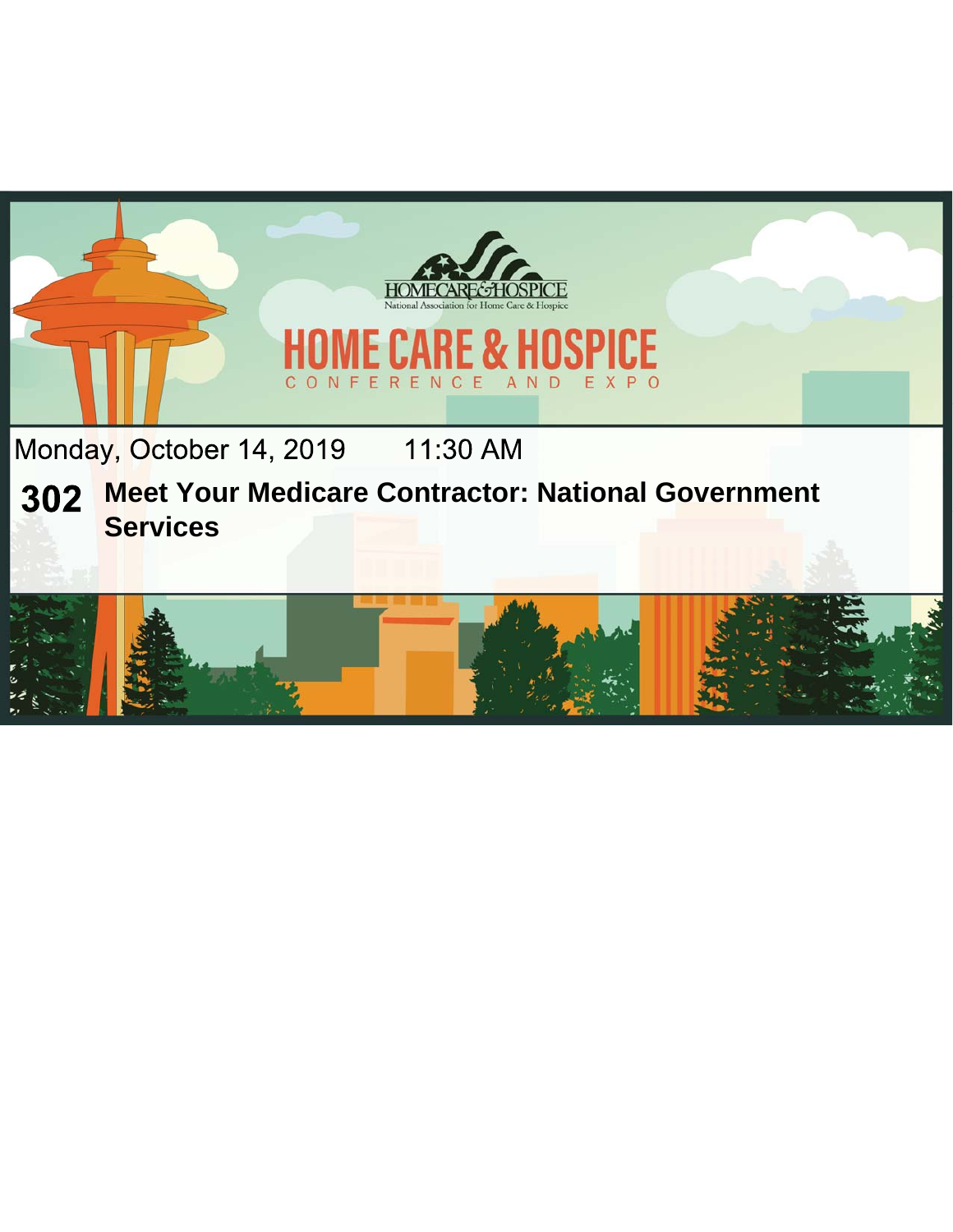# **Meet Your Medicare Contractor: National Government Services**

#### **Presenters**

- Corrinne Ball BSN, RN, CPC, CAC, CACO, CADS Provider Outreach and Education Consultant
- Christa Shipman Provider Outreach and Education Consultant

Email: J6.provider.training@anthem.com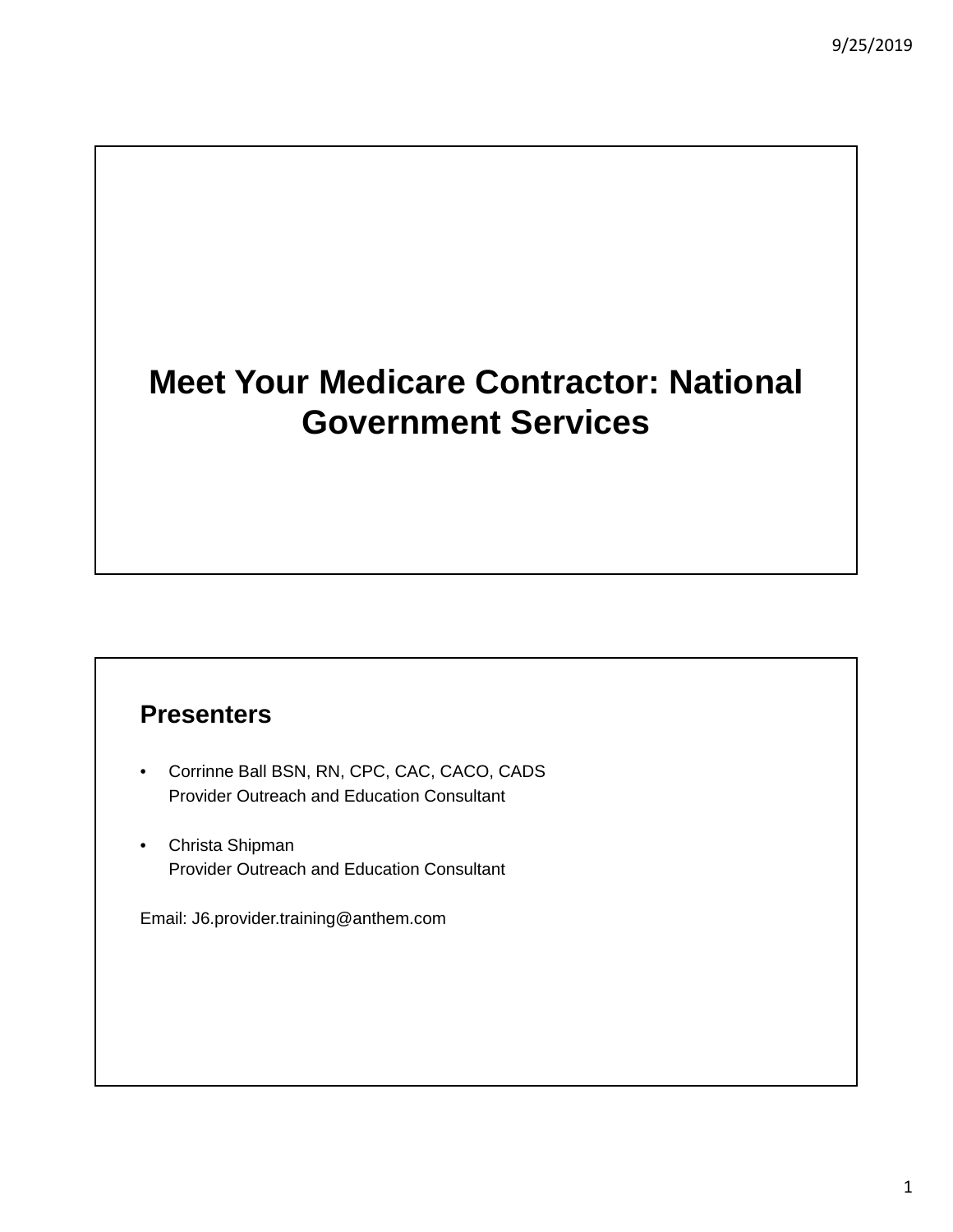#### **Disclaimer**

• National Government Services, Inc. has produced this material as an informational reference for providers furnishing services in our contract jurisdiction. National Government Services employees, agents, and staff make no representation, warranty, or guarantee that this compilation of Medicare information is error-free and will bear no responsibility or liability for the results or consequences of the use of this material. Although every reasonable effort has been made to assure the accuracy of the information within these pages at the time of publication, the Medicare Program is constantly changing, and it is the responsibility of each provider to remain abreast of the Medicare Program requirements. Any regulations, policies and/or guidelines cited in this publication are subject to change without further notice. Current Medicare regulations can be found on the CMS website.

# **No Recording**

- Attendees/providers are **never** permitted to record (tape record or **any** other method) our educational events
	- This applies to our webinars, teleconferences, live events and any other type of National Government Services educational events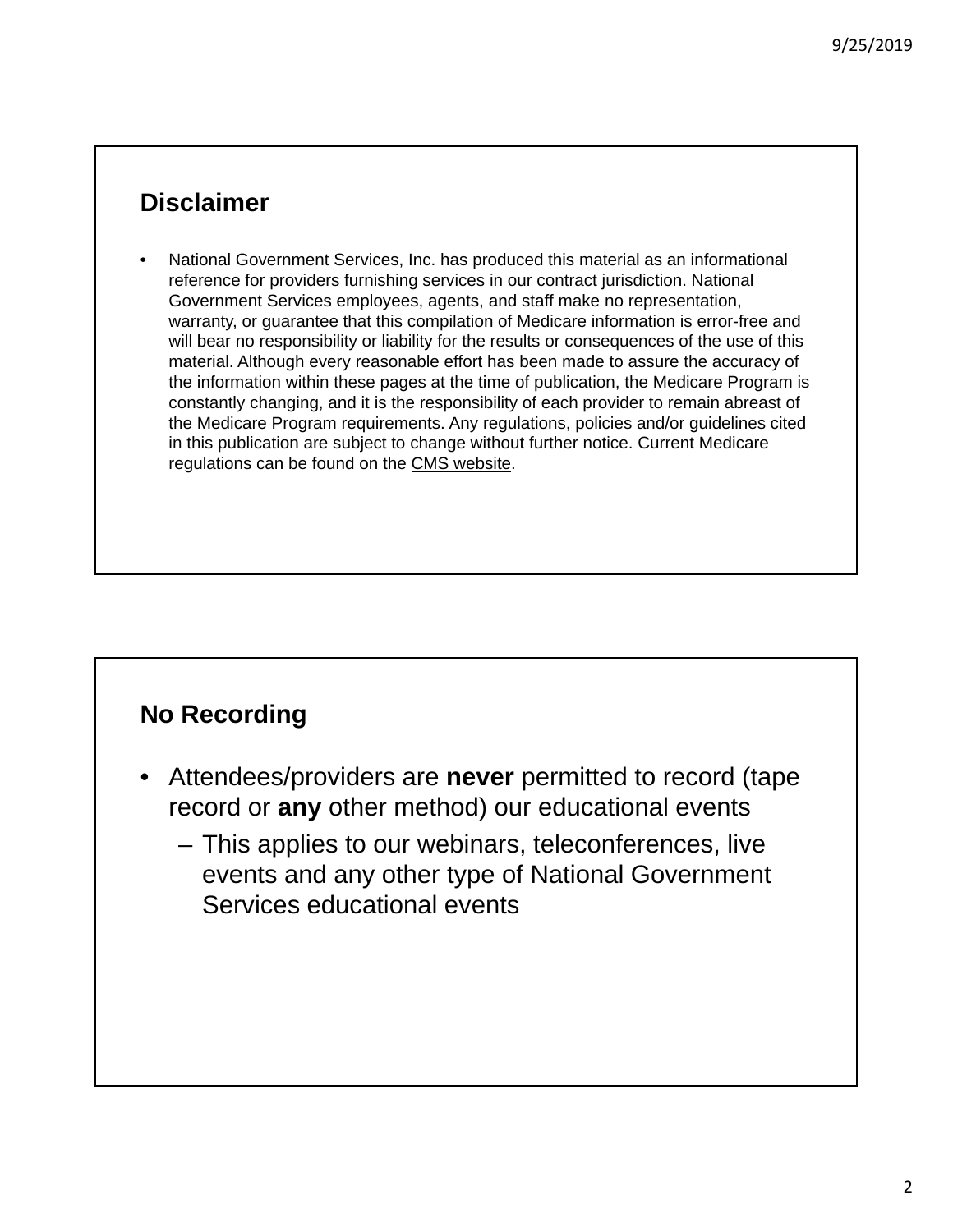# **Agenda**

- National Government Services Resources
- New MBI
- HETs Updates
- Hospice System Issues
- Home Health Updates

# **National Government Services Resources**

- National Government Services Products
	- NGSConnex
- Live tutorial
	- NGSMedicare
	- NGS Medicare University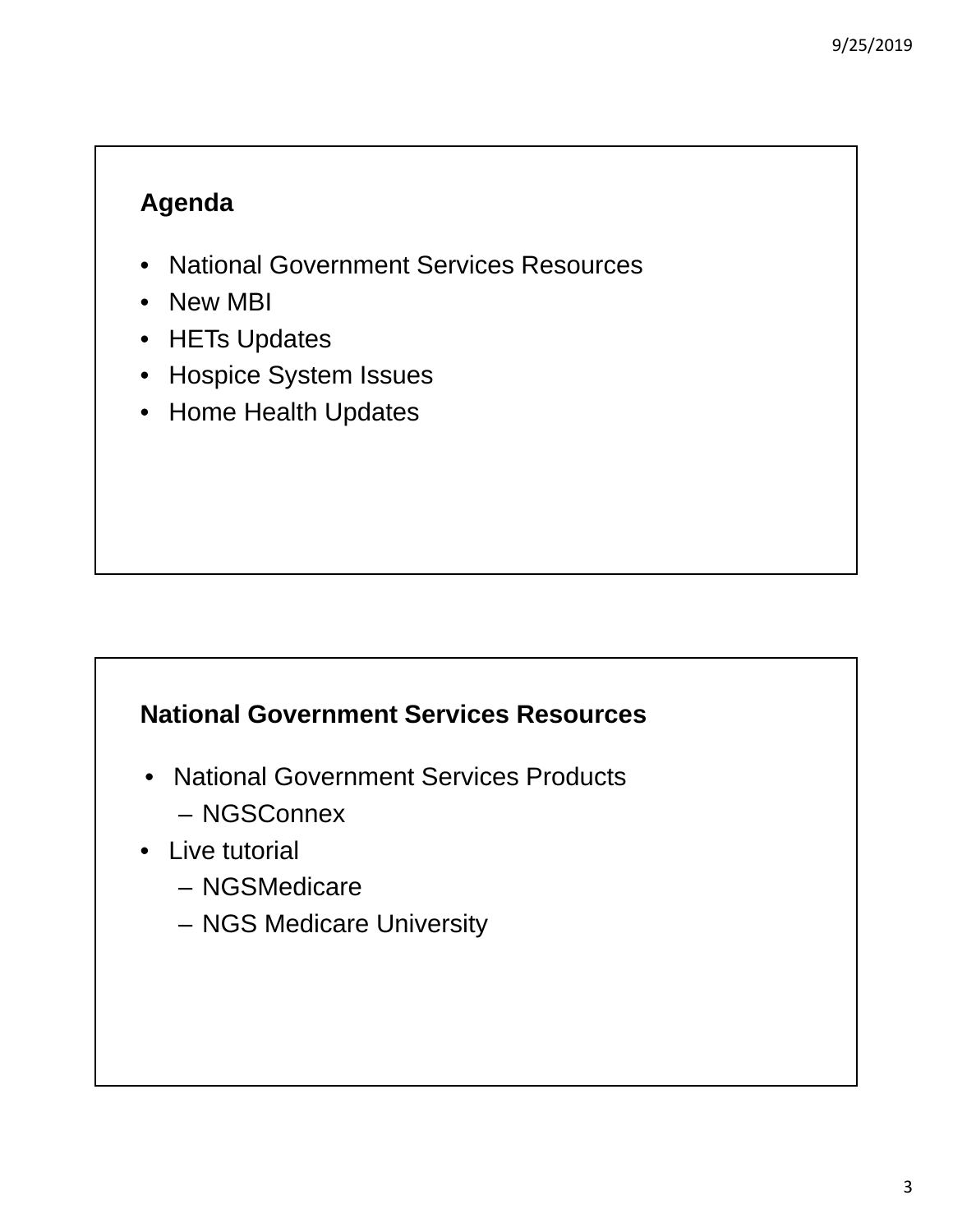#### **NGSConnex**

- National Government Services' free, secure, web based application (Portal)
	- NGSConnex.com
- Allows provider access to a variety of services
	- View provider accounts
	- MBI Lookup
	- Check Eligibility
	- View check and remittance
	- Appeals
- Complete A&R documents
- Submit credit balance reports
- View/search for MR ADR submission & documents

7

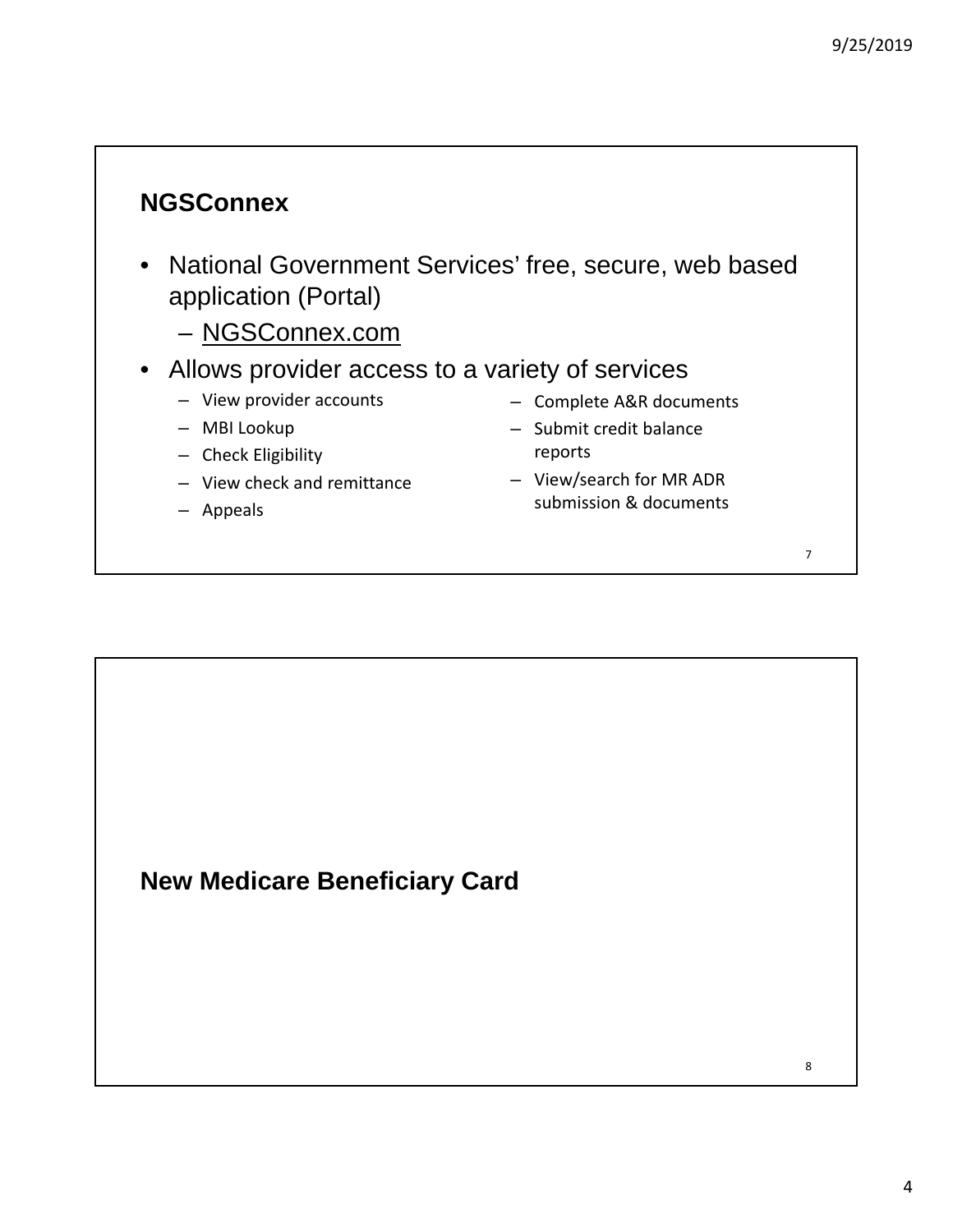9

# **New Medicare Cards**

- Starting 1/1/2020 You must use the Medicare Beneficiary Identifier (MBI)
- Claims will reject with few exceptions if submitted with the Health Insurance Claim Number (HICN)
- All eligibility transactions will reject

# **Start Today Using the MBI**

- MBI Usage
	- 66.4% home health agencies
	- 60% hospices
	- 78% national average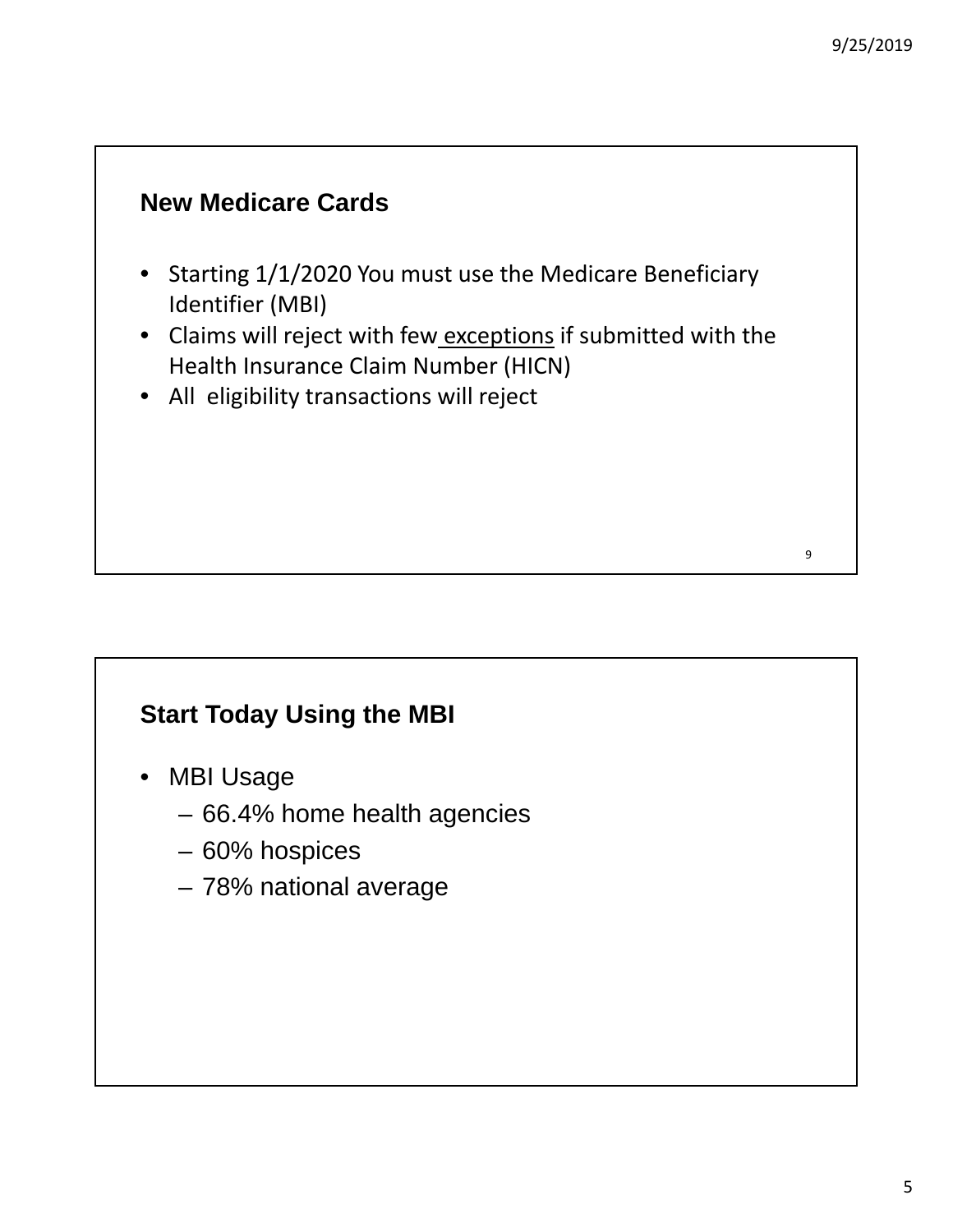

| <b>NGSConnex - MBI Look Up Tool</b>                                                                                             |                 |                                               |
|---------------------------------------------------------------------------------------------------------------------------------|-----------------|-----------------------------------------------|
|                                                                                                                                 |                 |                                               |
|                                                                                                                                 |                 |                                               |
|                                                                                                                                 |                 |                                               |
|                                                                                                                                 | I'm not a robot |                                               |
|                                                                                                                                 | Privacy - Terms |                                               |
|                                                                                                                                 |                 | Image showing the recaptia software that a u- |
| <b>MBI LookUp Tool</b>                                                                                                          |                 | (*) Required Fields                           |
| *Patient Last Name:                                                                                                             | *Patient DOB:   | œ                                             |
| *Patient First Name:                                                                                                            | *Patient SSN:   |                                               |
| <b>Patient Suffix:</b>                                                                                                          | $*NP1E$         |                                               |
|                                                                                                                                 |                 |                                               |
| # of searches made in this session:                                                                                             |                 |                                               |
| <b>MBI LookUp Tool Results</b>                                                                                                  |                 |                                               |
| $MBI$ #                                                                                                                         |                 |                                               |
|                                                                                                                                 |                 | Done                                          |
| <b>Disclaimer</b>                                                                                                               |                 |                                               |
| This tool is to be used only when a Medicare patient doesn't or can't give you his/her Medicare Beneficiary Identifier (MBI).   |                 |                                               |
| The patient's first name, last name, date of birth, and social security number are required to get a unique match. The MBI is   |                 |                                               |
| confidential so you'll have to protect it as Personally Identifiable Information and use it only for Medicare-related business. |                 |                                               |
|                                                                                                                                 |                 |                                               |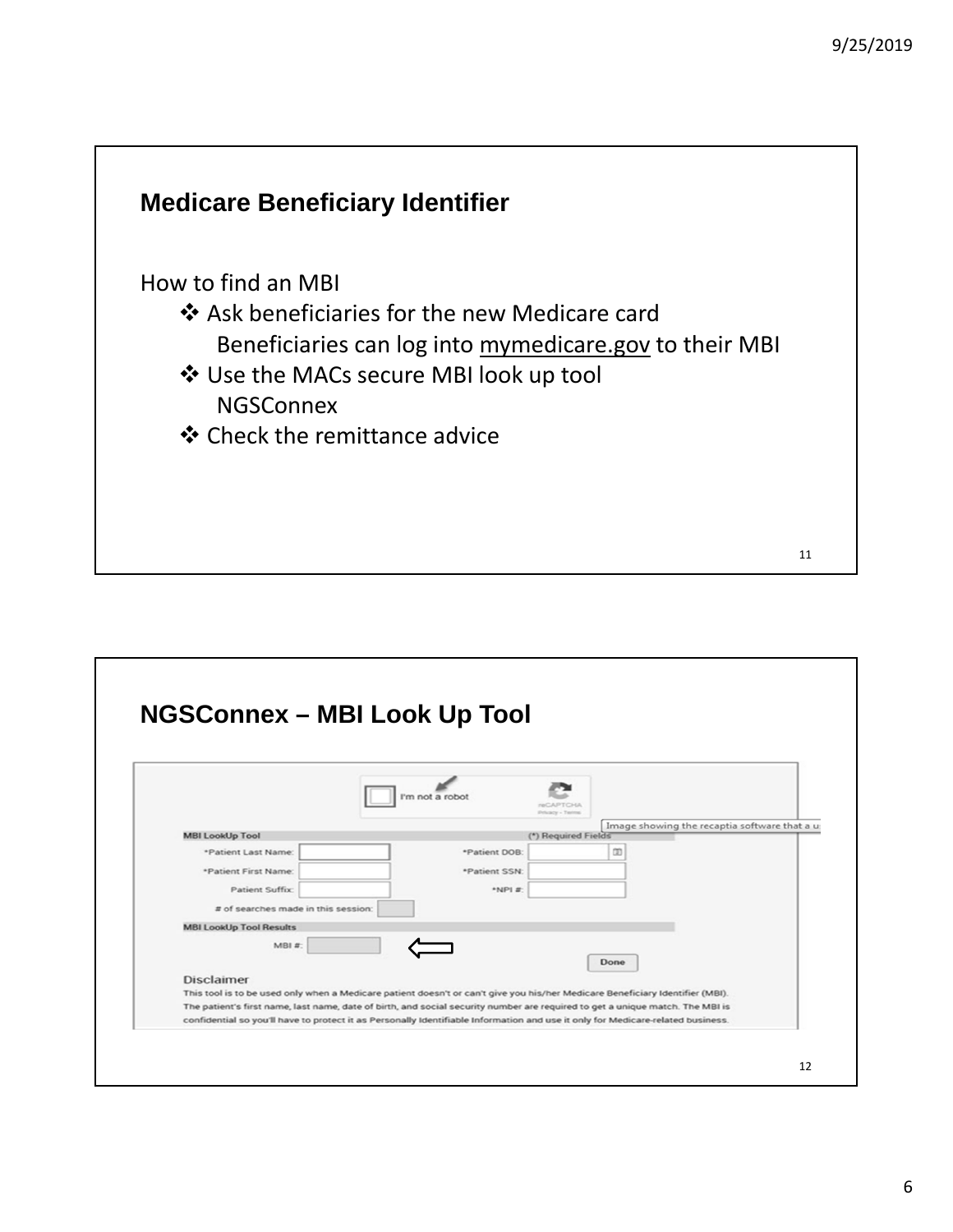

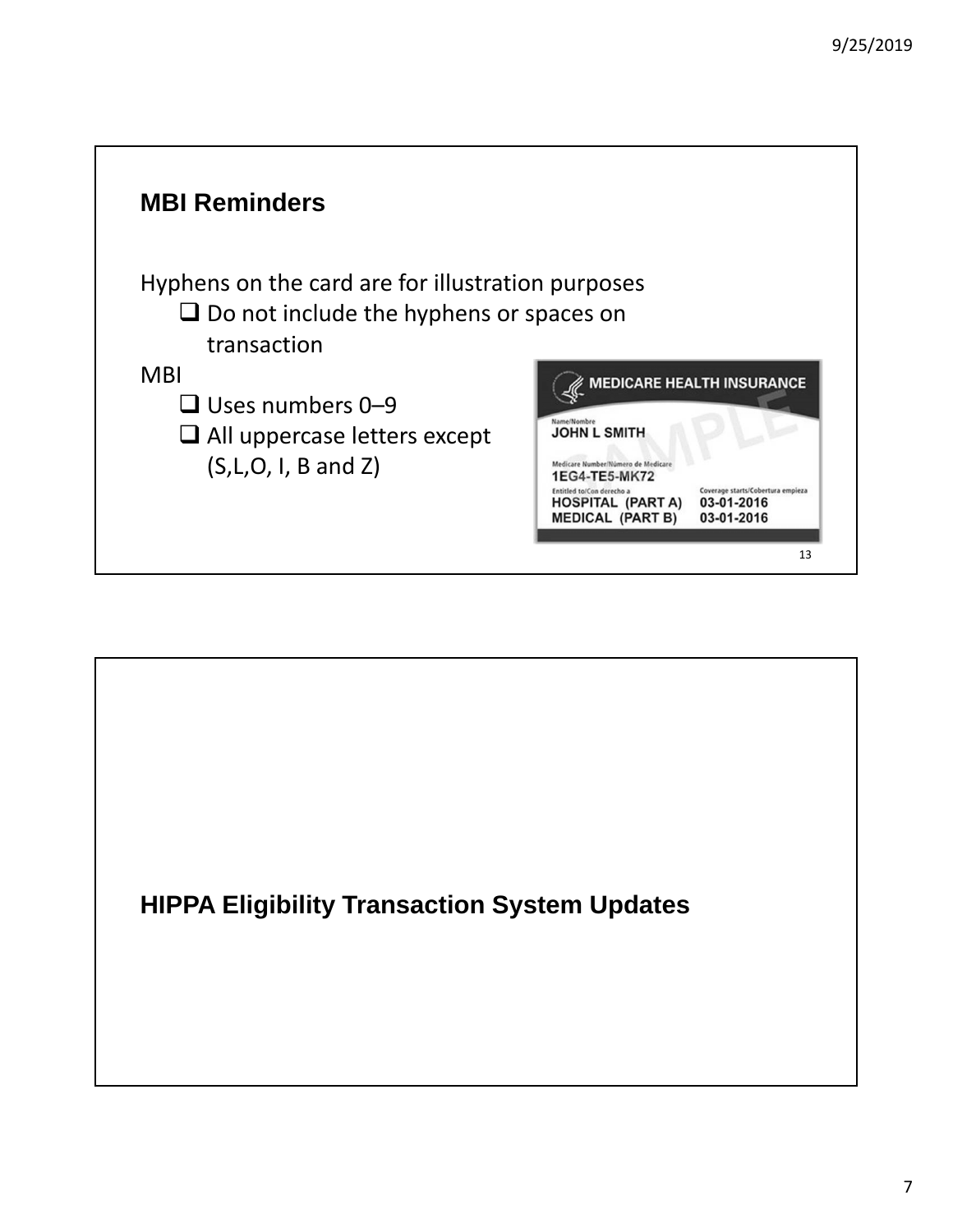#### **HIPPA Eligibility Transaction System Updates**

MLN Matters® Special Edition Article SE1249

- o Revised article in 2017
- o Provider instructions for moving to HETS from CWF eligibility queries

Discontinuing Duplicate Provider Medicare Fee‐For‐Service (FFS) Beneficiary Health Insurance Eligibility Systems

o Article release date 3/27/2019 to provide a new timeline

#### **HIPPA Eligibility Transaction System Updated**

- Beginning the fall of 2019 CMS plan to terminate access to CWF eligibility queries for those who already utilize HETs
- If you currently use both CWF and HETS to get Medicare beneficiary health insurance eligibility information, you should immediately being to use HETS exclusively
- 16 • If you do not currently use HETS, start to look at how you will need to modify business processes to use HETS to access Medicare beneficiary eligibility information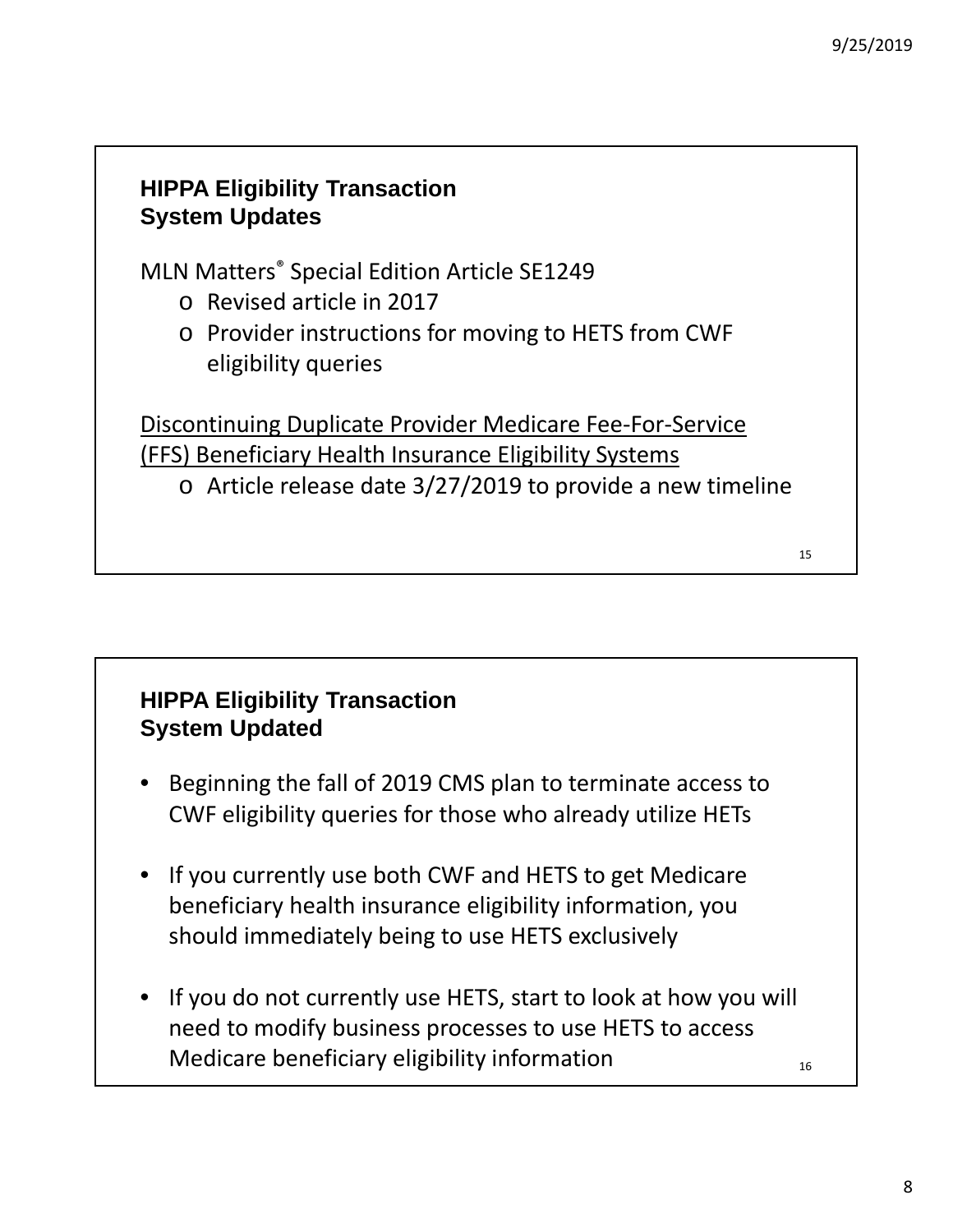17

#### **NGSConnex – Hospice Information**

- The hospice information panel will display information if the beneficiary has currently elected to receive hospice care or has elected to receive hospice care in the past.
- NGSConnex will display hospice care elections for the previous four years from the date of the eligibility search\*

\*Subject to changes with upgrade of HETS

# **NGSConnex – Home Health Information** 18 The following information will be provided for hospice eligibility:  $\Box$  Start date  $\Box$  End date  $\Box$  Earliest Billing Date □ Latest Billing Date  $\Box$  Patient Status  $\Box$  NPI- the NPI for the home health agency providing the care will display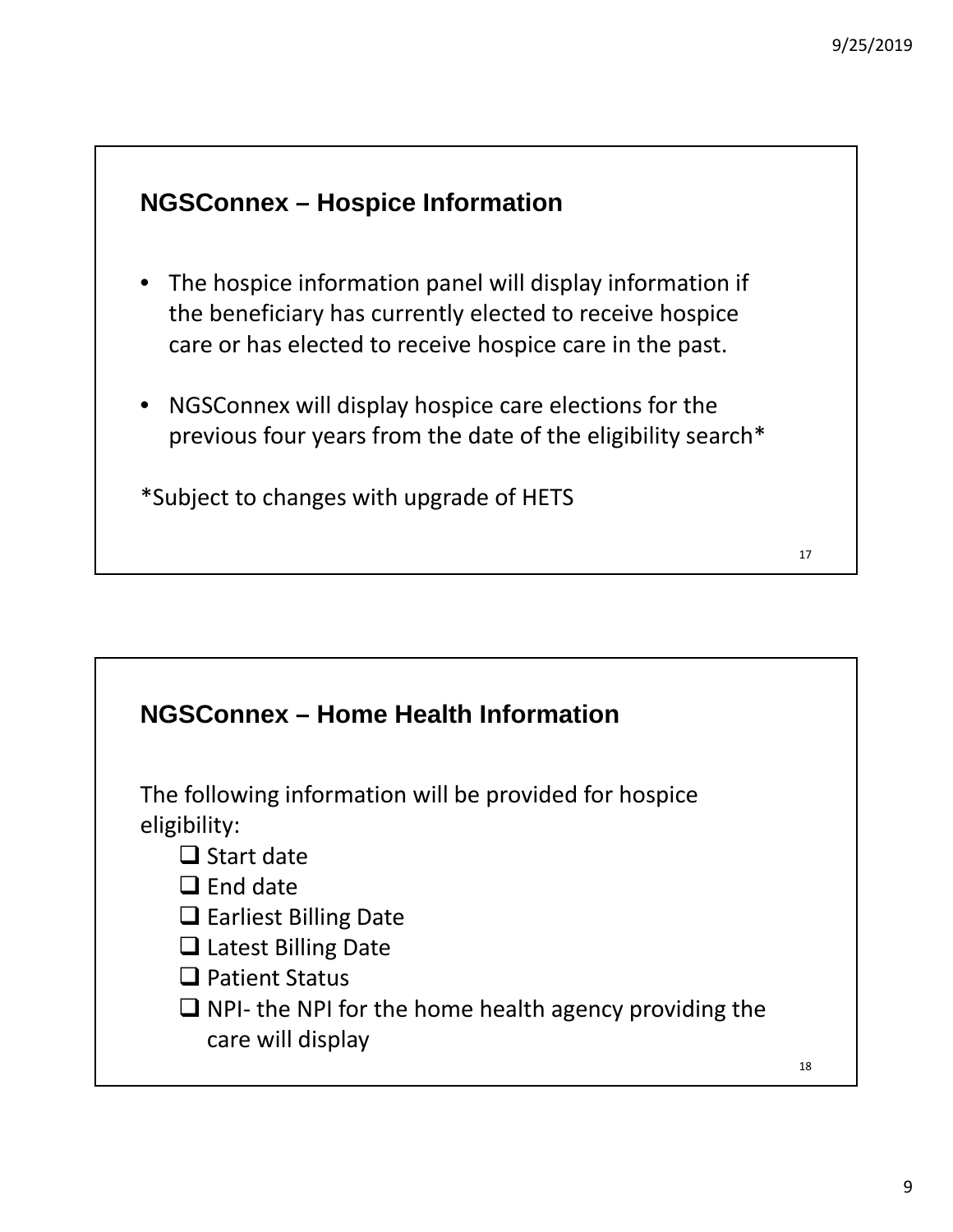| Home Health Plan Information |          |                                           |                    | Search<br>No Records                                        | Show More |  |
|------------------------------|----------|-------------------------------------------|--------------------|-------------------------------------------------------------|-----------|--|
| Start Date                   | End Date | Earliest Billing Date Latest Billing Date | Patient Status NPI |                                                             |           |  |
|                              |          |                                           |                    | $\Theta$<br>$\left( 0 \right)$<br>$\mathcal{A}(\mathbf{0})$ |           |  |

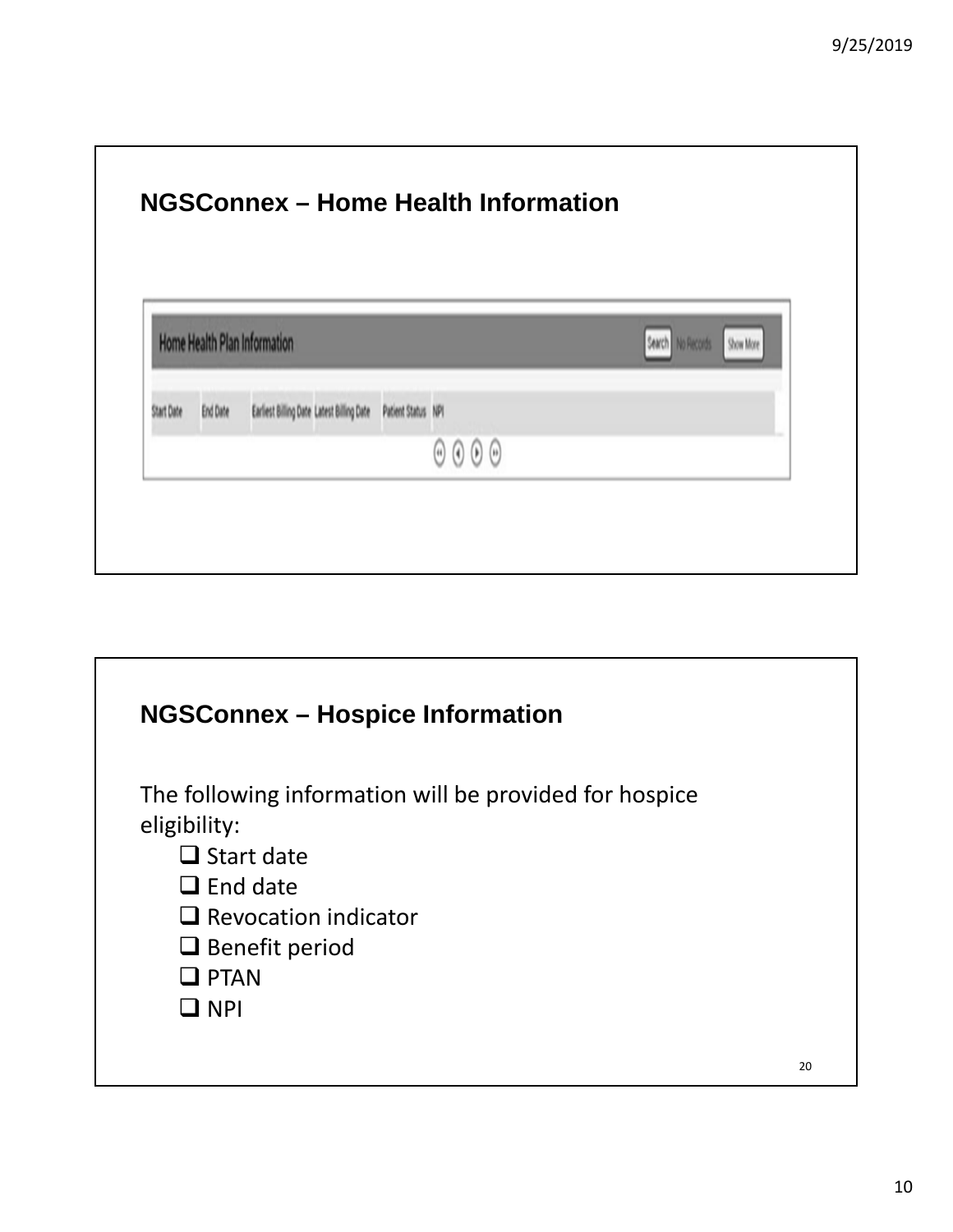|            | <b>Hospice Information</b> |                                      | Search<br>$1 - 2012$<br>Show More |                                                         |  |
|------------|----------------------------|--------------------------------------|-----------------------------------|---------------------------------------------------------|--|
| Start Date | End Date                   | Revocation Indix Benefit Period PTAN |                                   | <b>NPI</b>                                              |  |
| 8/3/2018   | 10/31/2018                 | 0 - Not Revoked 1                    | XXXX                              | XXXXXXXXX                                               |  |
| 5/5/2018   | 8/2/2018                   | 0 - Not Revoked 2                    |                                   |                                                         |  |
|            |                            |                                      |                                   | $(\ast) (\ast)$<br>$\bullet$<br>$\left( \omega \right)$ |  |

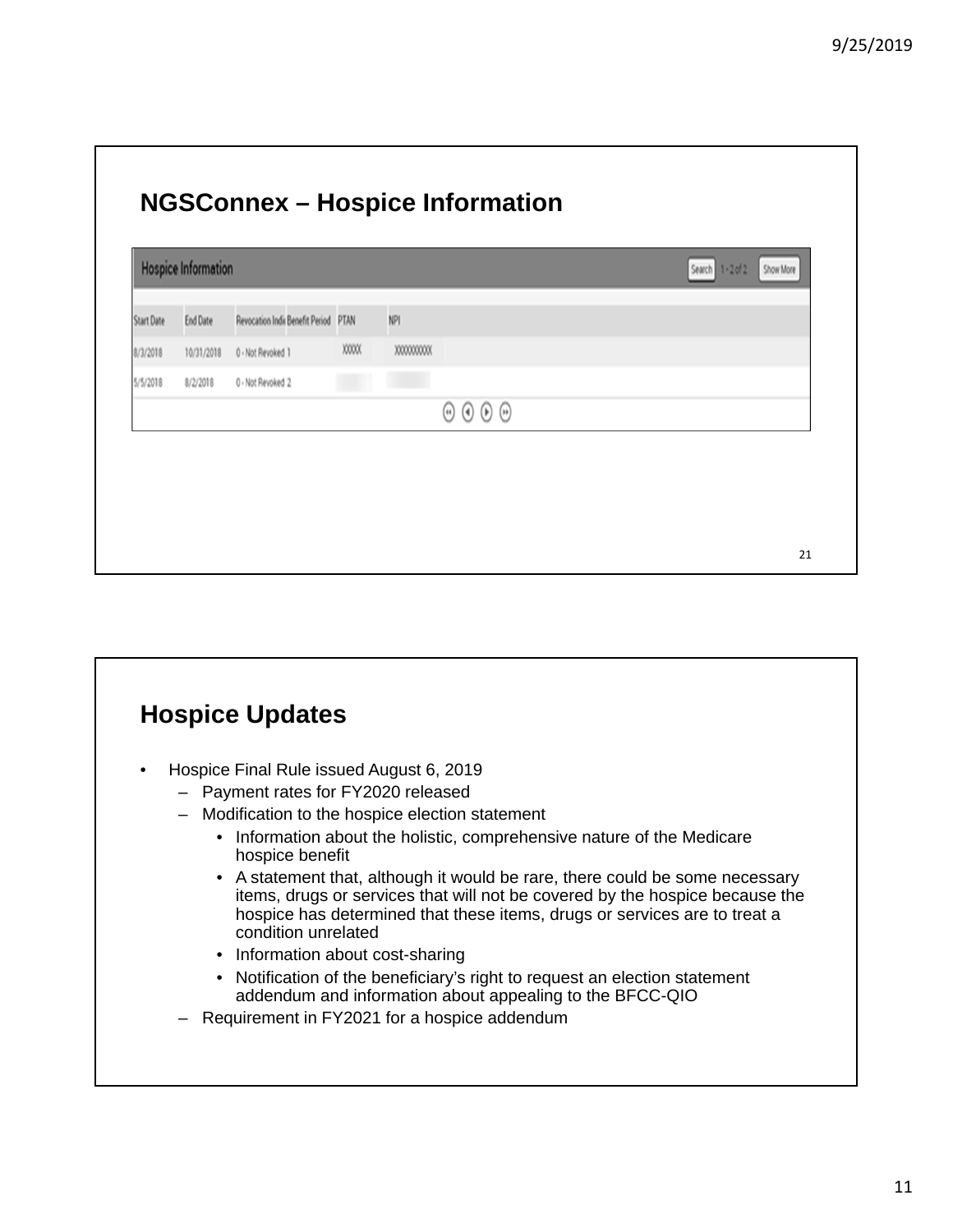**Home Health Updates**

#### **Patient-Driven Groupings Model (PDGM)**

- Effective for periods of care that begin on or after January 1, 2020
- New payment model for HH PPS
	- Relies more heavily on clinical characteristics and other patient information to place home health periods of care into meaningful payment categories and eliminates use of therapy service thresholds
- Change in unit of home health payment from 60-day episode to 30-day period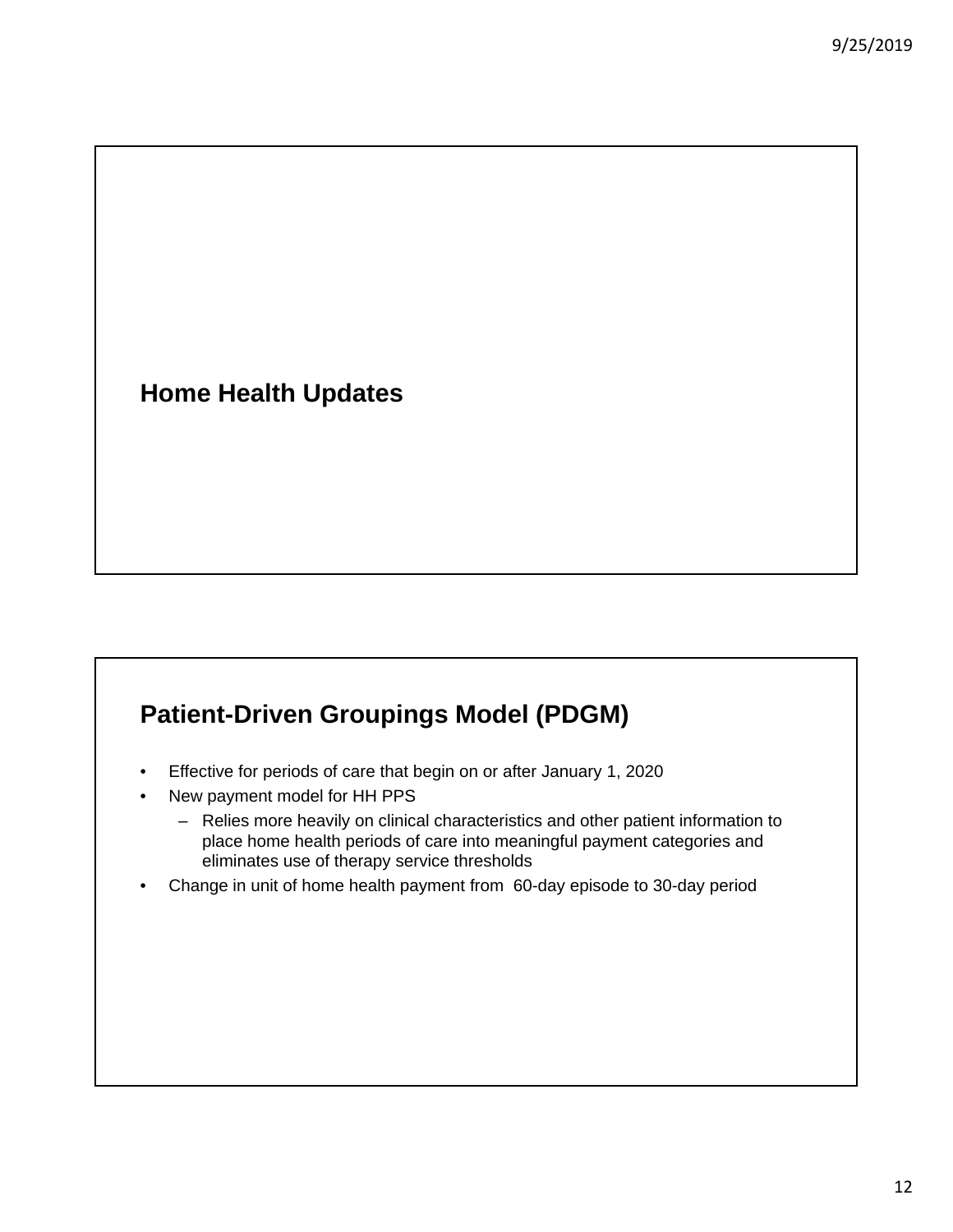#### **PDGM Home Health Resource Groups (HHRGs)**

- For each 30-day period, patient assigned into one subcategory for each category:
	- Admission source (two subgroups): community or institutional admission source
	- Timing of the 30-day period (two subgroups): early or late
	- Clinical grouping (twelve subgroups –see chart): based on principle diagnosis
	- Functional Impairment Level (three subgroups): low, medium or high
	- Comorbidity adjustment (three subgroups): none, low or high based on secondary diagnoses
- 432 possible case-mix adjusted payment groups per 30-day period
	- Reported as HIPPS codes on the RAP and claim

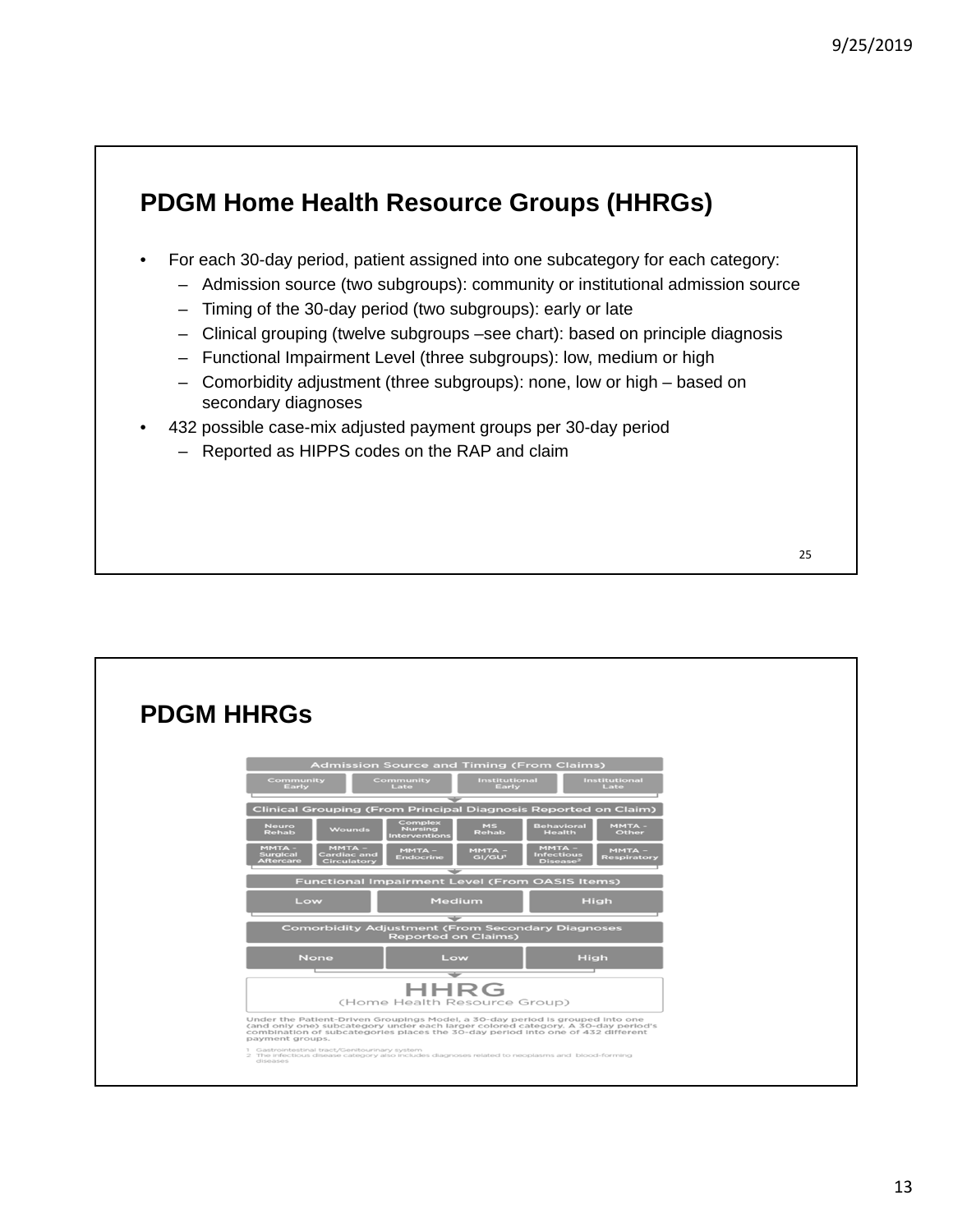#### **PDGM Payments**

- HH PPS payment made in two installments
	- RAP (initial payment)
		- New providers with Medicare participation dates on or after 1/1/19 will not receive RAP payments
	- Period of care claim (final payment)
- **Note:** OASIS, certification/recertification and plan of care still based on 60 days

#### **PDGM Period of Care Sequence/Timing**

- First 30-day period classified as early
- All subsequent periods classified as late
- Periods are considered subsequent as long as there are no more than 60 days between claims

28

27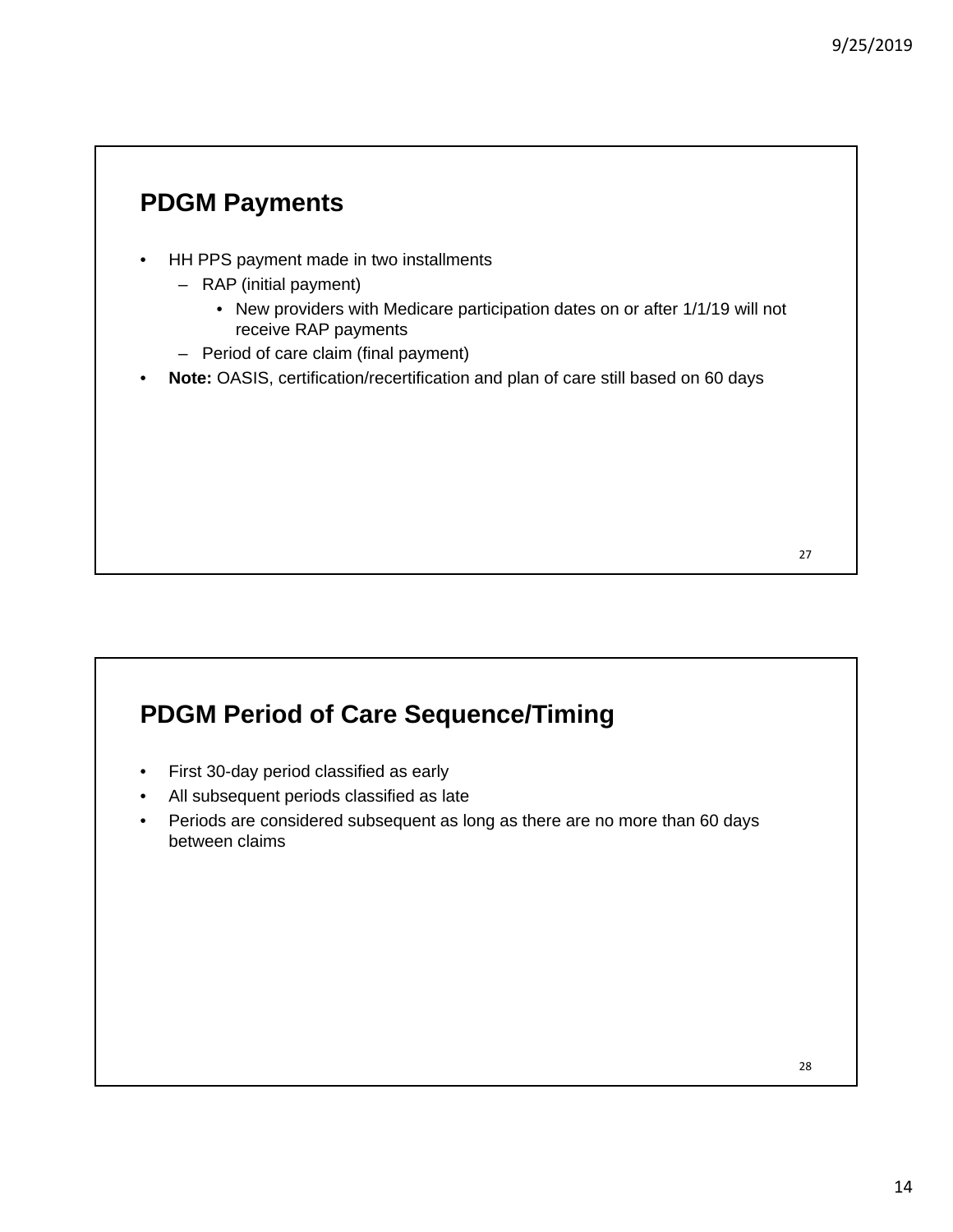# **HH Consolidated Billing**

- HHA must bill for all home health services which include
	- Skilled nursing services
	- Skilled therapy services (PT, OT, SLP)
	- Routine and nonroutine medical supplies
	- Home health aide services
	- Medical social services
	- NPWT furnished using a disposable device
	- Covered osteoporosis drugs as defined in Section 1861(kk) of the Act
- All HH services paid on cost basis included in PPS rate
- Payment made to primary HHA regardless of whether or not items or services were furnished by the HHA

#### **RAP**

- Requests initial split percentage payment for HH PPS period of care
	- $-$  Initial period = 60% split (40% for final claim)
	- Subsequent period = 50% split (50% for final claim)
- Submitted after receiving physician's verbal orders and after delivering at least one service to the beneficiary
- Establishes agency as primary HHA
- Opens new home health period of care in CWF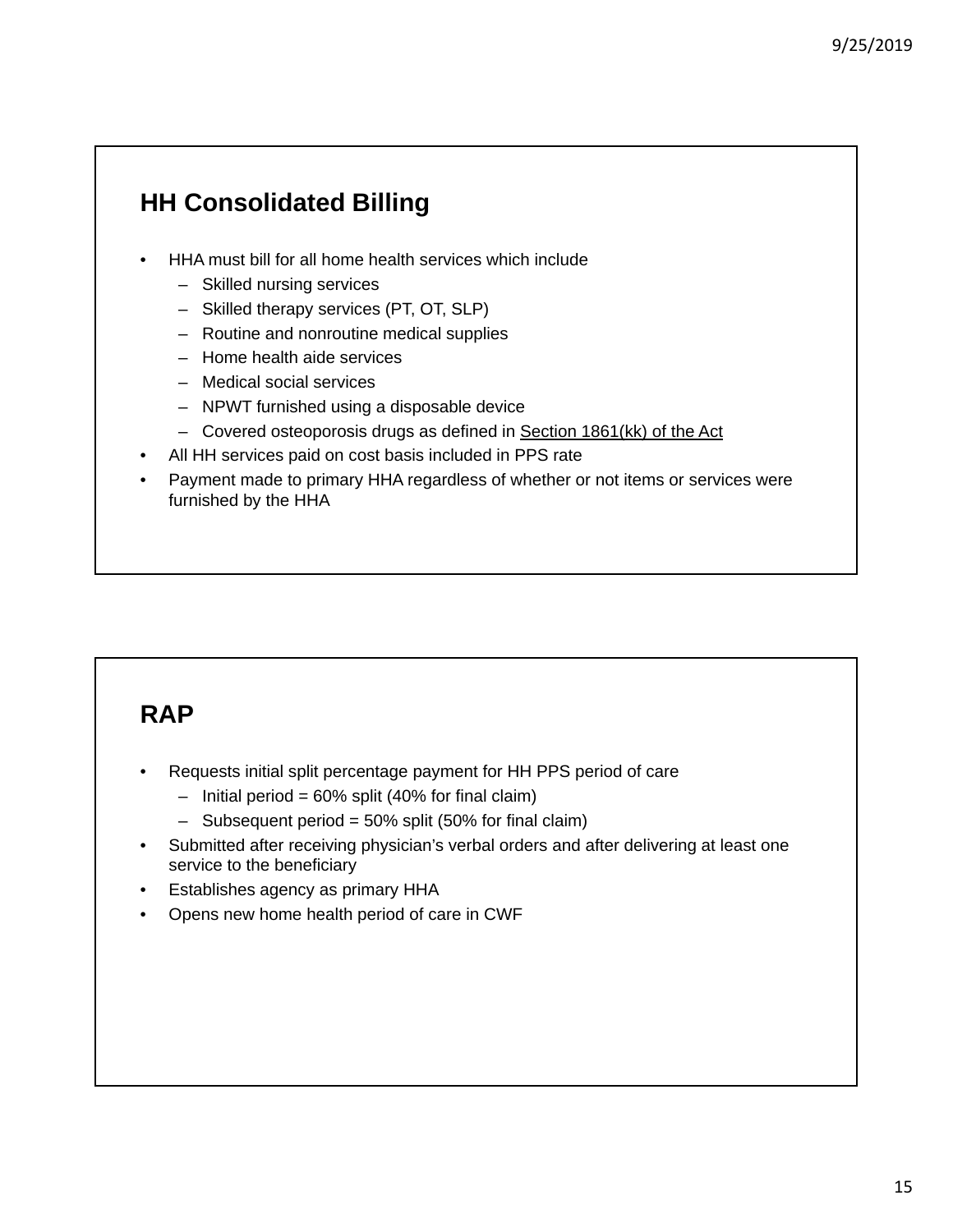#### **Split Percentage Payments**

- HHAs newly enrolled in Medicare on/after January 1, 2019
	- Will not receive split percentage payments beginning CY 2020
	- Need to submit a no-pay RAP at the beginning of each 30-day period to establish the home health period of care and submit final claim at the end of each 30-day period
- HHAs certified for Medicare prior to January 1, 2019
	- Continue to receive split percentage payments in CY 2020
	- Need to submit a RAP at the beginning of each 30-day period and a final claim at the end of each 30-day period.
	- For the first 30-day period of care, split percentage payment would be 60/40 and all subsequent 30-day periods of care would be split 50/50

#### **Final Period Claim (End of Period Claim)**

- Submitted at end of each 30-day period, when beneficiary transferred, or when beneficiary discharged
	- Must be submitted after all services for the period have been provided and physician has signed plan of care and all verbal orders
	- Face-to-face encounter must have been completed prior to submitting the claim
	- OASIS assessment must be submitted and accepted without errors in the state repository prior to billing the claim
- RAP payment recouped when final period claim is submitted and 100% payment is made once claim processes
- Information from the OASIS and the claim information used to determine 30-day period payment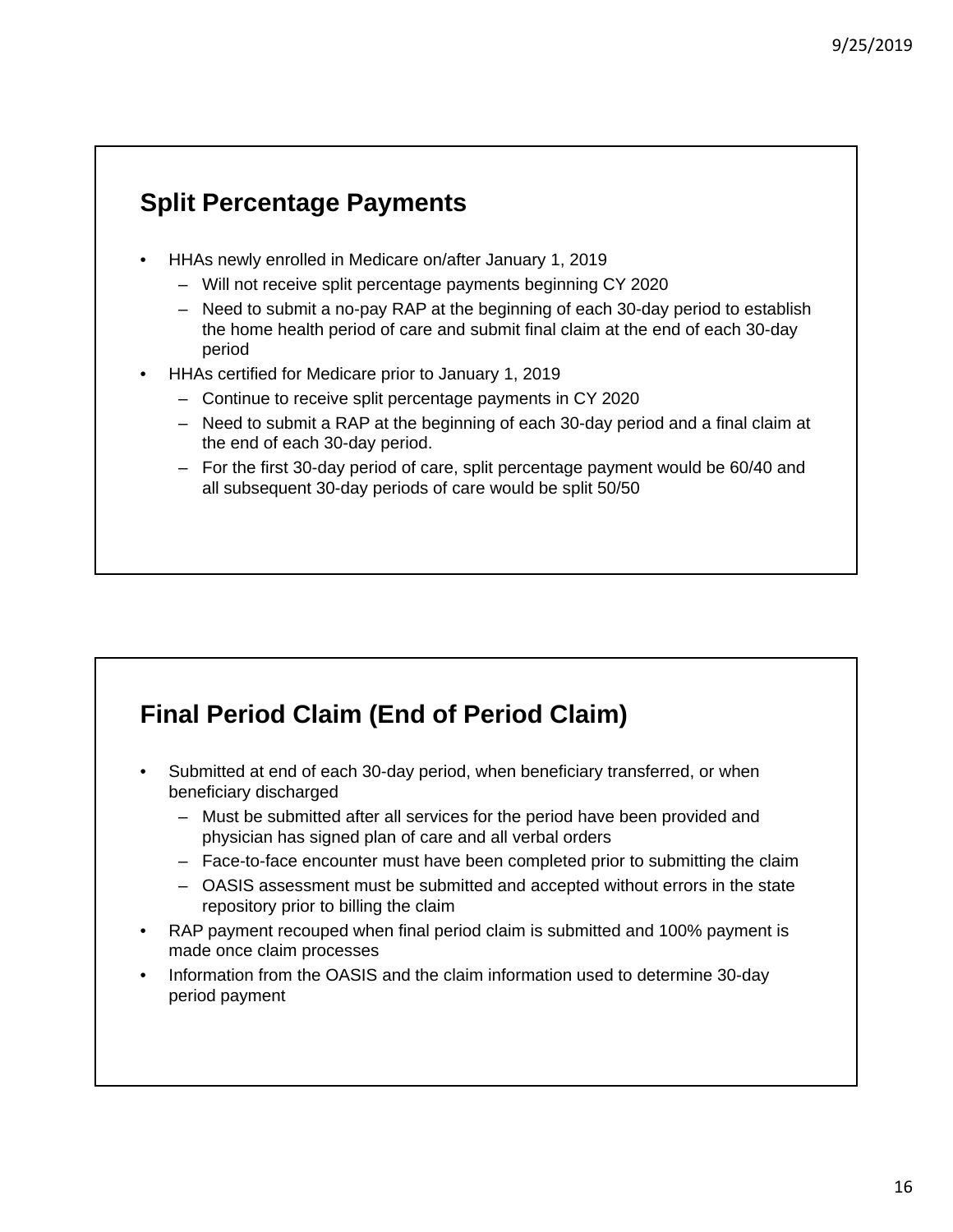#### **PDGM 30-day Period Billing Timeliness**

- Thirty-day period claim must be billed within 60 days of the date the RAP processed or 90 days from the period start date (whichever is greater) to be considered timely for HH period billing
	- If claim is not submitted timely, FISS will auto-cancel the RAP for that HH period

#### **PDGM Billing Requirements**

- Occurrence Code 50 with OASIS completion date (OASIS item M0090) MMDDYY format
	- Only required on claims, not RAPs
	- Claim will be returned if missing
	- Date reported should be for the start of care, resumption of care, recertification, or other follow-up OASIS occurring most recently before the claim "From" date
- Occurrence Code 61 Hospital Discharge Date
	- Reported, but not required, on final claims
	- Not reported on RAP
	- Report discharge date ("Through" date) of inpatient hospital stay that ended within 14 days of the HH period's "From" date
	- Grouped into "Institutional" payment groups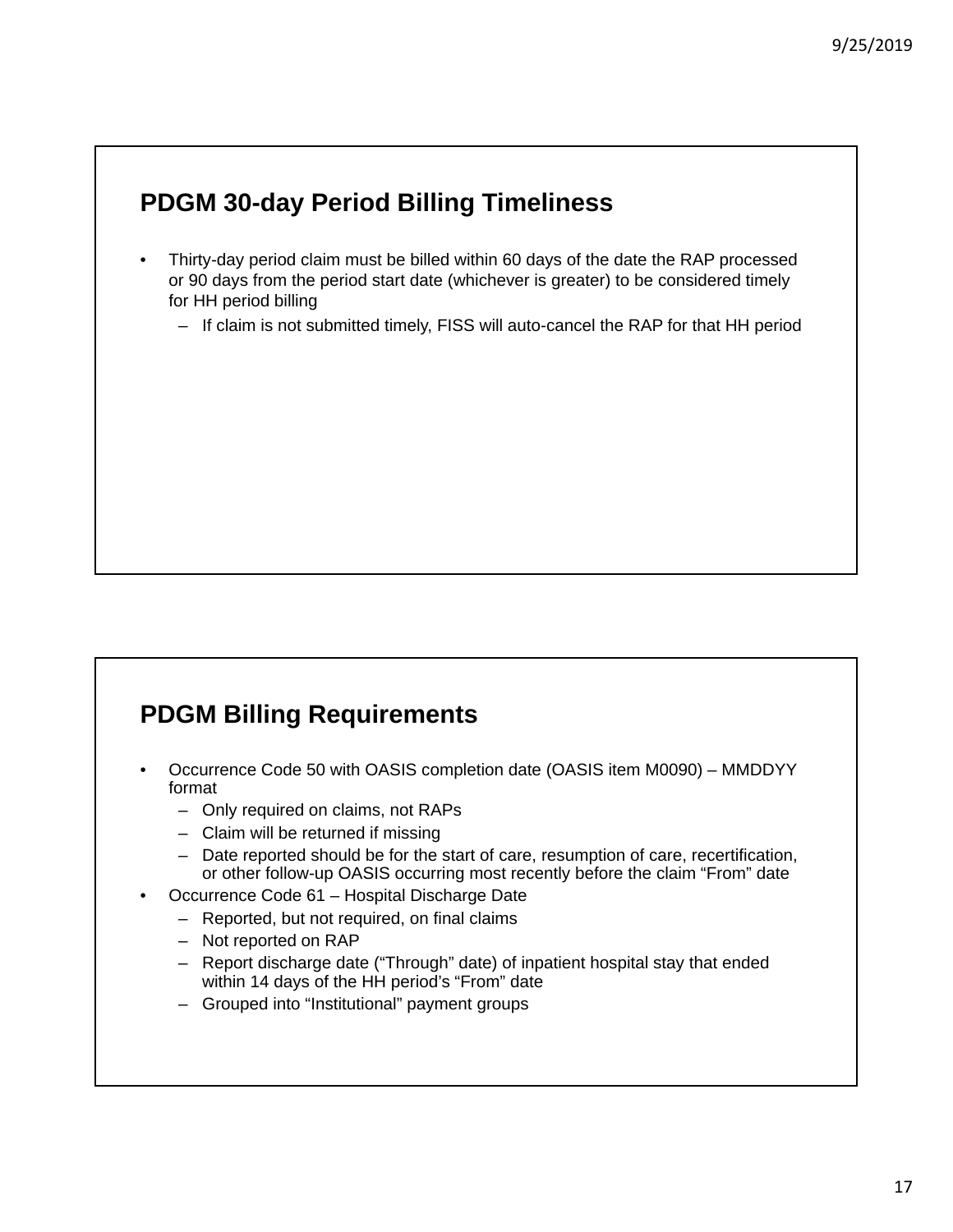#### **PDGM Billing Requirements**

- Occurrence code 62 Other Institutional Discharge Date
	- Reported, but not required, on final claims
	- Not reported on RAP
	- Reported only on admission claims, if applicable (claim "From" and "Admission" date match)
	- Report discharge ("Through") date of SNF, IRF, LTCH or IPF stay that ended within 14 days of HH period's "From" date
	- Admission claims with other institutional discharges within 14 days are grouped into "Institutional" payment groups
- Report only one occurrence code 61 or 62 on a claim. If two inpatient discharges occur during the 14-day window, report the later discharge date.

# **HIPPS and Grouper Tool**

- HIPPS code can be produced by Grouper software or be any valid HIPPS code
	- Grouper-produced HIPPS code from Medicare claims processing system replaces submitted HIPPS and is used for payment
- CMS created an Interactive Grouper Tool for learning about PDGM HIPPS codes
- Obtain resulting HIPPS code and case mix weight by entering information on patient's 30-day period for each PDGM category
- Purpose of this tool is informational and illustrative only final CMS grouper software available in 2020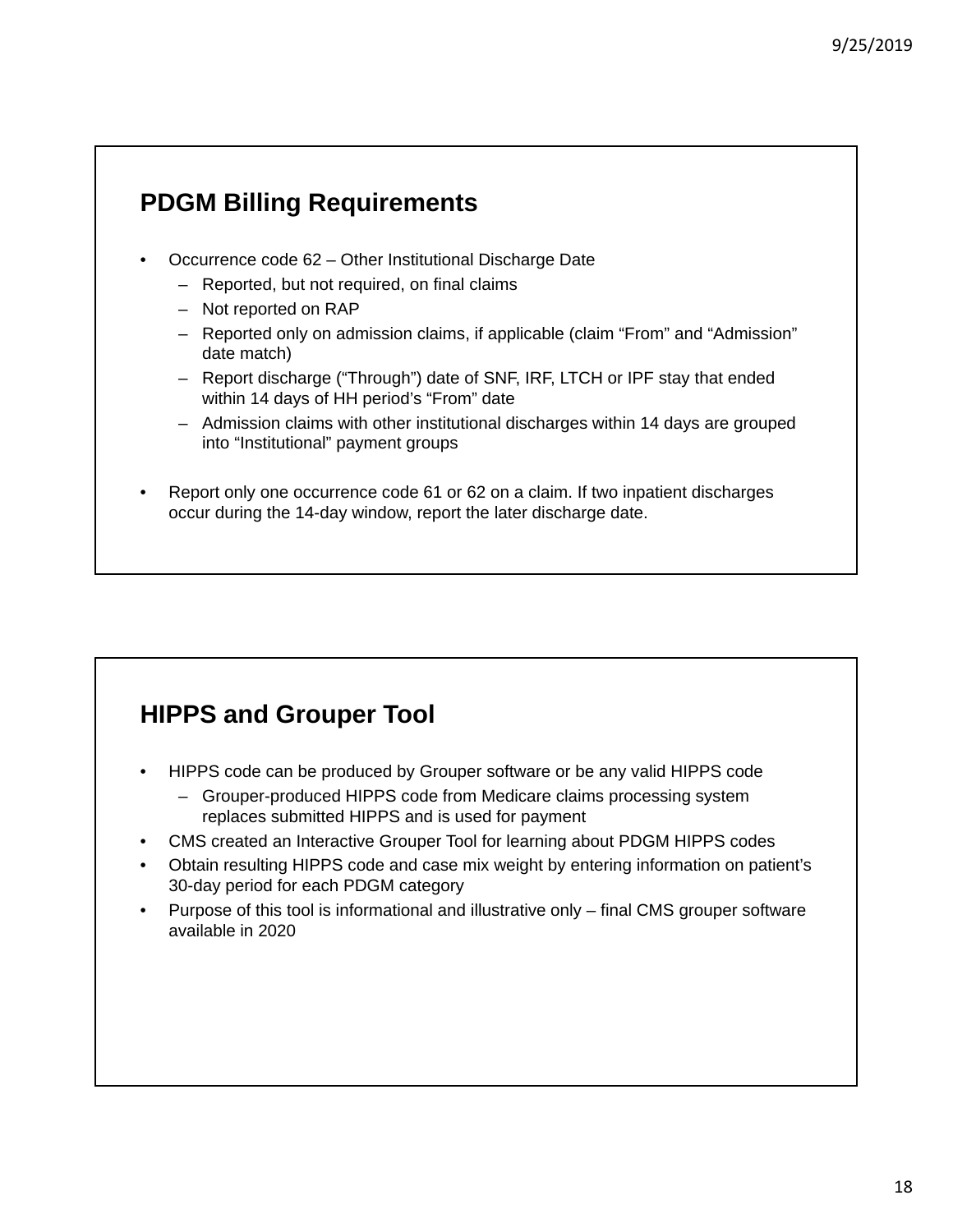# **LUPA**

- Applied when HHA provides fewer than the threshold of visits specified for the period's HHRG
- Standardized per visit payment instead of a payment for a 30-day period of care
- Each of the 432 different PDGM payment groups has threshold that determines if 30 day period receives LUPA
	- For each payment group, the 10th percentile value of visits used to create payment group specific LUPA threshold with minimum threshold of at least two for each group (range is 2-6 visits in a 30-day period)
	- Thresholds found in Table 32 in the CY 2019 HH PPS Final Rule (83 FR 56493) and on CMS' HHA Center webpage

#### **PDGM Resources**

- MLN Matters Article MM11081 "Home Health Patient-Driven Groupings Model (PDGM) - Split Implementation"
- MLN Matters Article MM11395 "Home Health Patient-Driven Groupings Model Revised and Additional Manual Instructions"
- MLN Matters Article MM11272 "Home Health Patient-Driven Groupings Model -Additional Manual Instructions"
- Overview of the Patient-Driven Groupings Model (PDGM) Centers for Medicare & Medicaid Services (CMS) presentation
- Home Health Patient-Driven Groupings Model: Operational Issues CMS presentation
- CY 2019 HH PPS Final Rule
- Home Health Agency (HHA) Center web page on the CMS website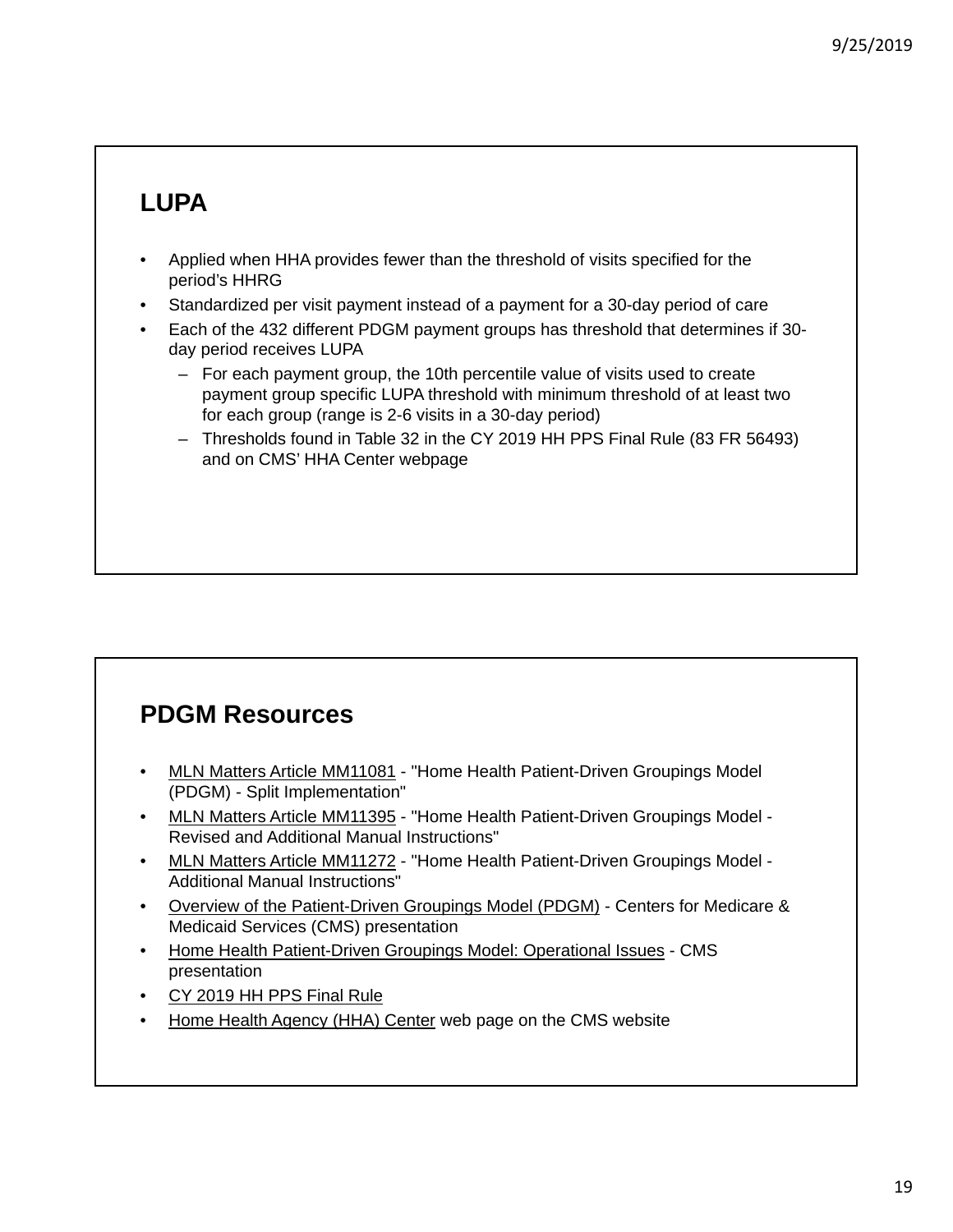#### **Proposed Changed for CY2020**

- Change in split-percentage payment for all 30-day periods of care (initial and subsequent) to 20% starting in CY 2020
- Eliminate split-percentage payment for all providers beginning CY 2021
- NOA requirement beginning in CY 2021
	- Notice of Admission submitted within 5 calendar days of the start of care
		- Establishes home health period in CWF
	- Submitted only at the beginning of the first 30-day period (not required for subsequent periods of care)

#### **NGSMedicare.com**

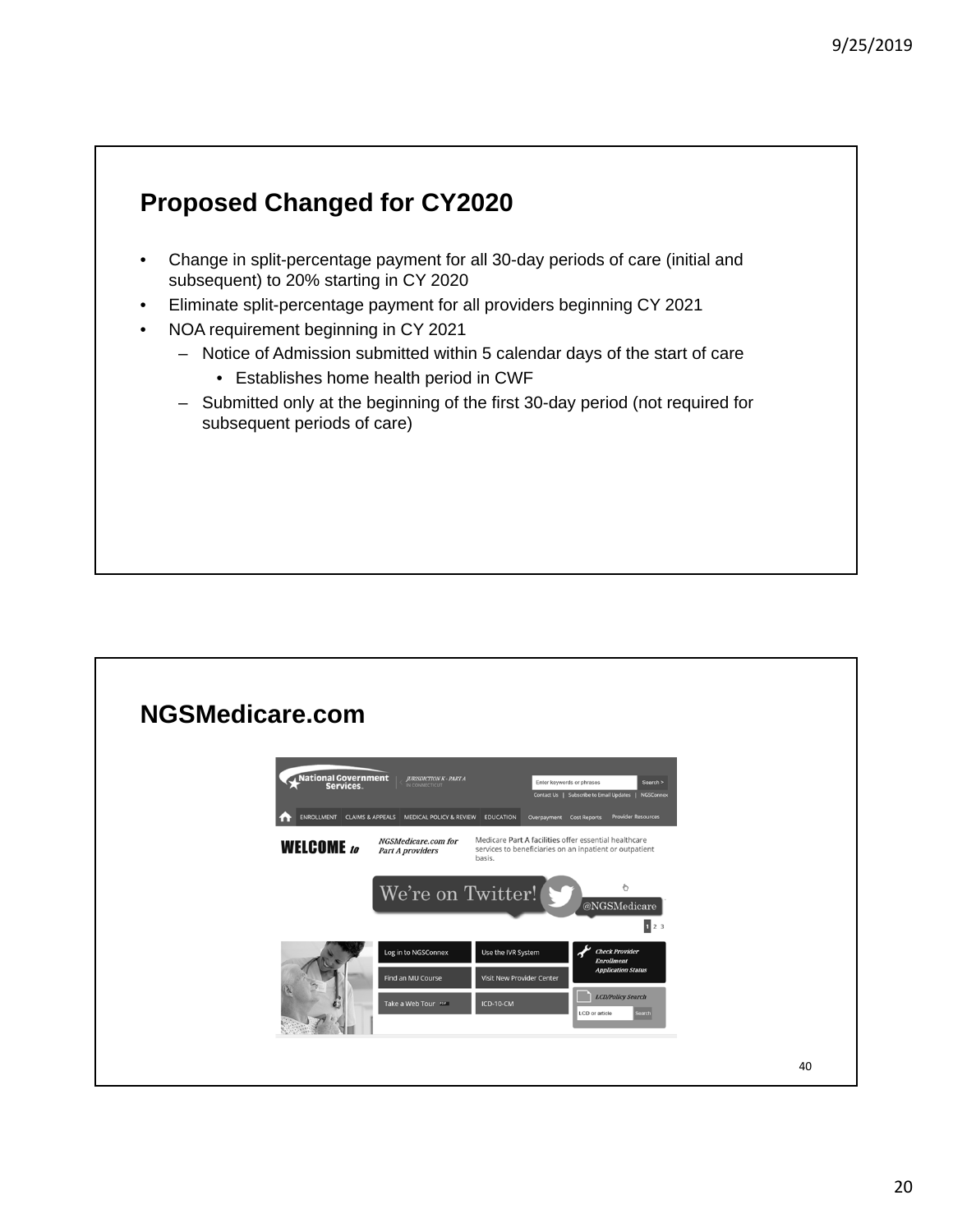# **Remember!** Follow us on Twitter! @NGSMEDICARE We're on Twitter! @NGSMedicare 41

#### **Medicare University Self-Reporting Instructions**

- Log on to National Government Services' Medicare University – http://www.MedicareUniversity.com
	- Topic = **Enter title of webinar**
	- Medicare University Credits (MUCs) = **1**
	- Catalog Number = To be provided
	- Course Code = To be provided
	- Visit our website for step-by-step self-reporting instructions.
		- Click on the **Education** tab, then the **Medicare University Course List** tab, click on the **Get Credit** link. This will open the **Get Credit for Completed Courses** web page.